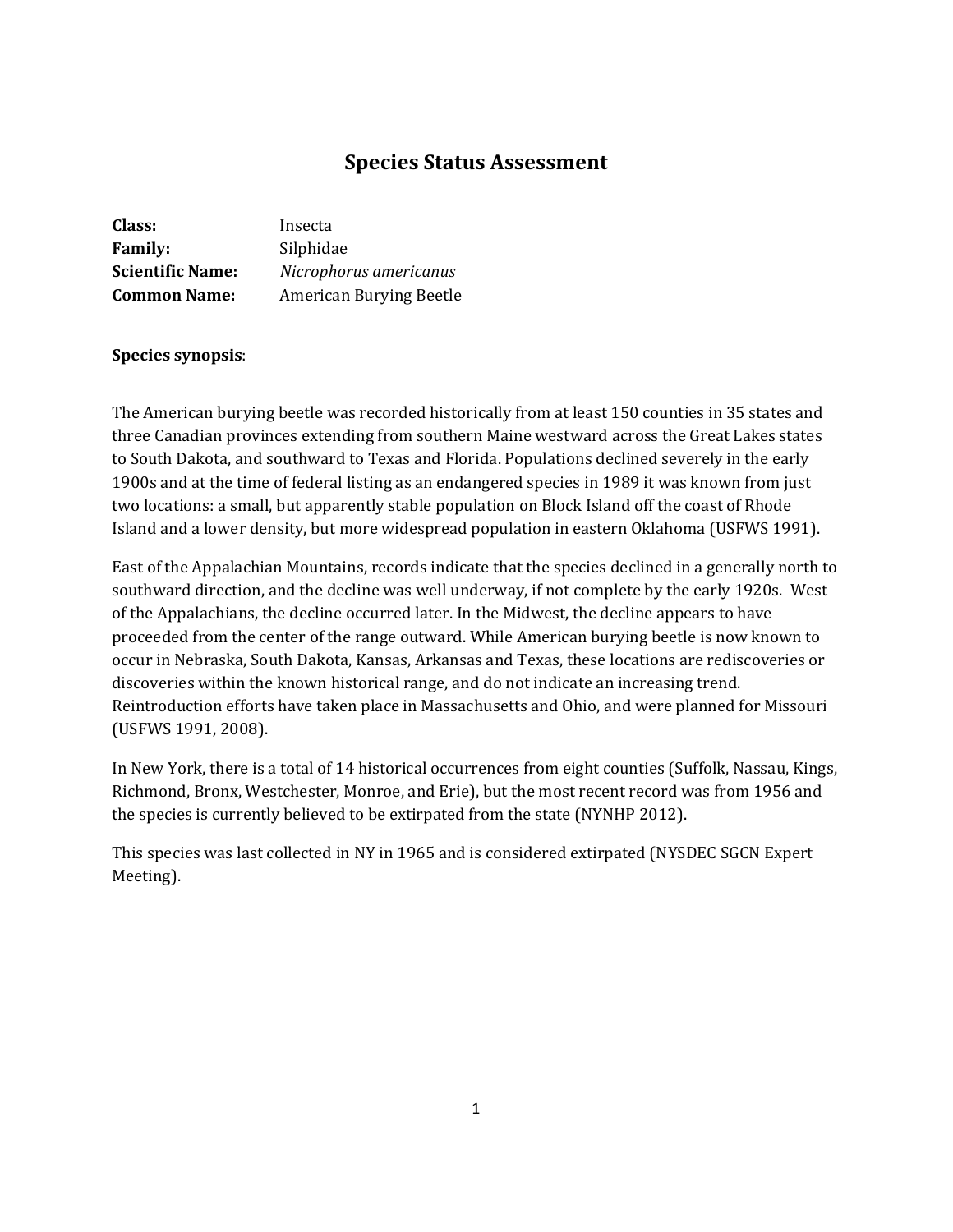## **I. Status**

### **a. Current Legal Protected Status**

|  | Federal | Endangered | Candidate: | N/A |
|--|---------|------------|------------|-----|
|--|---------|------------|------------|-----|

**ii. New York \_\_\_**Endangered; SGCN

### **b. Natural Heritage Program Rank**

- **i. Global \_\_\_\_**G2G3**\_\_\_\_\_\_\_\_\_\_\_\_\_\_\_\_\_\_\_\_\_\_\_\_\_\_\_\_\_\_\_\_\_\_\_\_\_\_\_\_\_\_\_\_\_\_\_\_\_\_**
- ii. **New York** \_\_\_\_\_\_\_\_\_\_\_\_\_\_\_\_\_\_\_\_\_\_\_\_\_\_\_\_\_\_\_\_\_ Tracked by NYNHP? \_\_Yes

### **Other Rank:**

COSEWIC: Extirpated (November 2011)

IUCN Red List: Critically Endangered

### **Status Discussion:**

American burying beetle was last collected in New York in 1956 at Westbury in Nassau County (NYNHP 2012). It is considered to be extirpated although the current Natural Heritage rank is shown as State Historical (SH).

## **II. Abundance and Distribution Trends**

## **a. North America**

**i. Abundance**

| declining ___          | _increasing | stable | X unknown |
|------------------------|-------------|--------|-----------|
| ii.<br>Distribution:   |             |        |           |
| _ declining _          | _increasing | stable | X unknown |
| Time frame considered: | Since 1991  |        |           |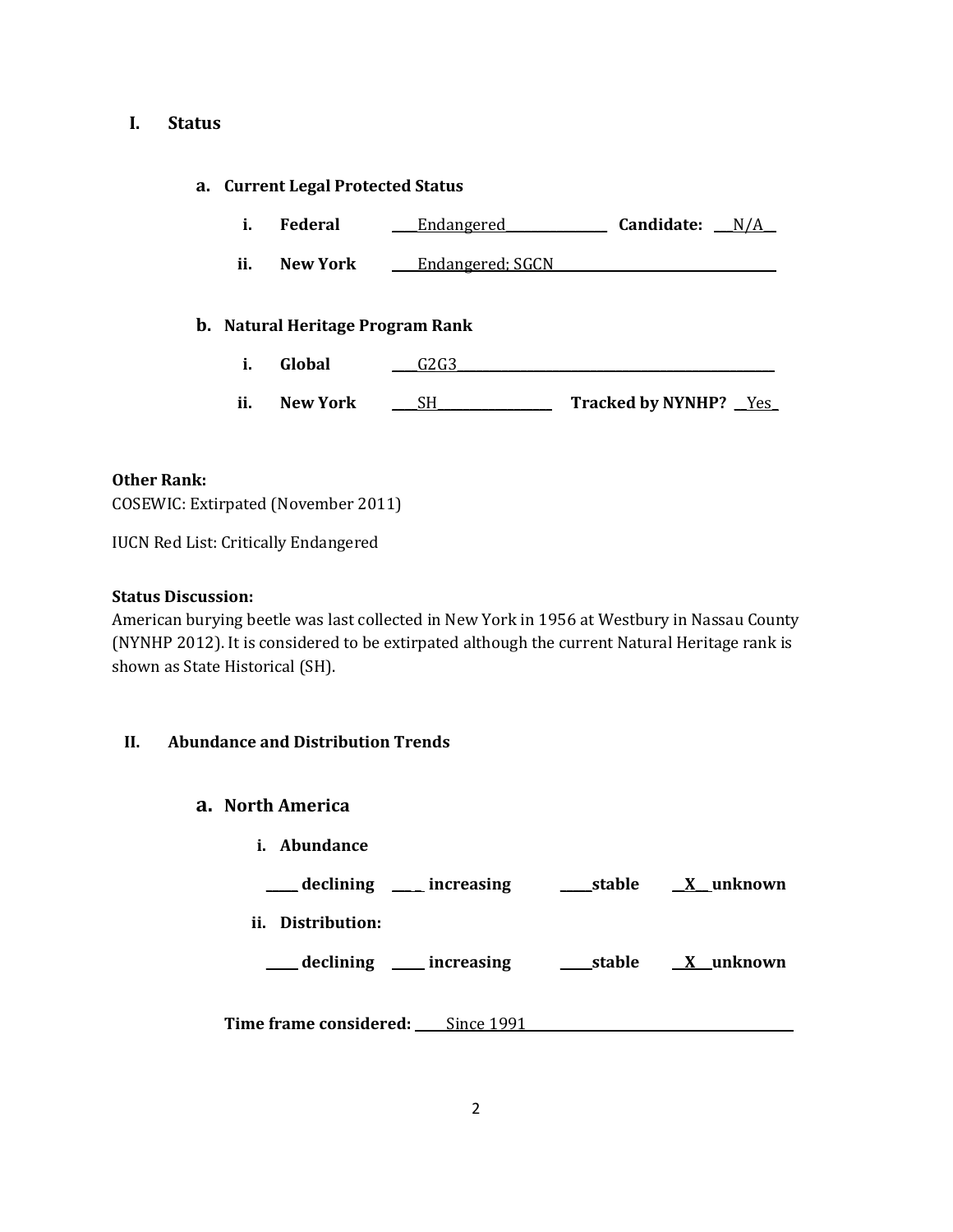**b. Regional (e.g., Atlantic Flyway, USFWS Region 5 – Northeast, Watershed, Hydrologic Unit)**

| i. Abundance                                                    |  |                       |
|-----------------------------------------------------------------|--|-----------------------|
|                                                                 |  |                       |
| ii. Distribution:                                               |  |                       |
|                                                                 |  |                       |
| Regional Unit Considered: Mortheast Northeast                   |  |                       |
| Time Frame Considered: 1990-2008                                |  |                       |
| c. Adjacent States and Provinces                                |  |                       |
| <b>CONNECTICUT</b>                                              |  | Not Present X No data |
| i. Abundance                                                    |  |                       |
|                                                                 |  |                       |
| ii. Distribution:                                               |  |                       |
|                                                                 |  |                       |
|                                                                 |  |                       |
| Listing Status: Special Concern/Extirpated                      |  |                       |
| MASSACHUSETTS Not Present No data                               |  |                       |
| i. Abundance                                                    |  |                       |
| declining ____increasing                                        |  |                       |
| ii. Distribution:                                               |  |                       |
|                                                                 |  |                       |
| Time frame considered: Since 1980 due to reintroduction program |  |                       |
|                                                                 |  |                       |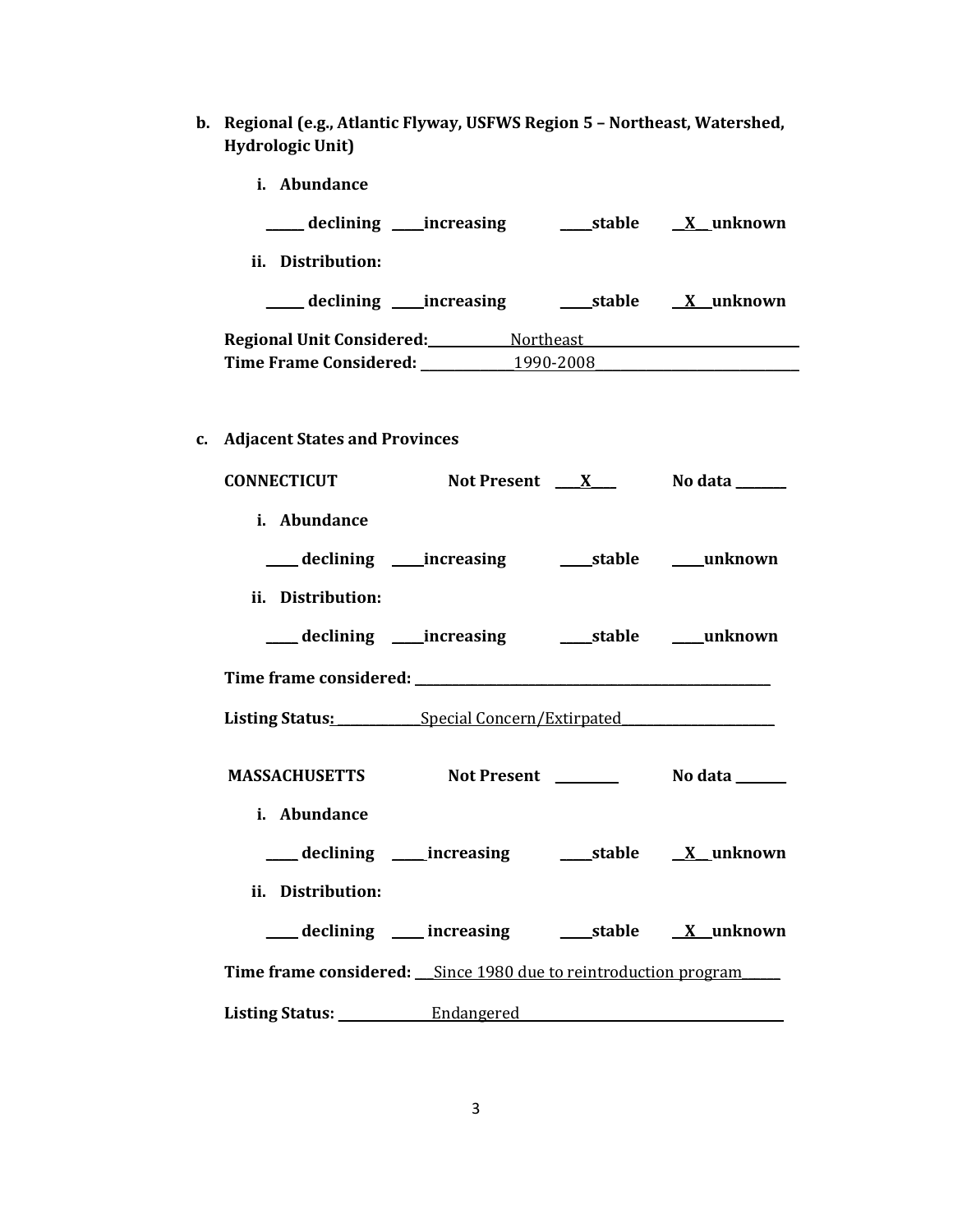| <b>NEW JERSEY</b>                                                                                                                                                                                                                    |                                    | Not Present X No data ______ |
|--------------------------------------------------------------------------------------------------------------------------------------------------------------------------------------------------------------------------------------|------------------------------------|------------------------------|
| i. Abundance                                                                                                                                                                                                                         |                                    |                              |
|                                                                                                                                                                                                                                      |                                    |                              |
| ii. Distribution:                                                                                                                                                                                                                    |                                    |                              |
|                                                                                                                                                                                                                                      |                                    |                              |
| Time frame considered: <u>contract and the set of the set of the set of the set of the set of the set of the set of the set of the set of the set of the set of the set of the set of the set of the set of the set of the set o</u> |                                    |                              |
| Listing Status: ___________Endangered/Extirpated________________________________                                                                                                                                                     |                                    |                              |
| <b>ONTARIO</b>                                                                                                                                                                                                                       | Not Present <u>X</u> No data _____ |                              |
| i. Abundance                                                                                                                                                                                                                         |                                    |                              |
|                                                                                                                                                                                                                                      |                                    |                              |
| ii. Distribution:                                                                                                                                                                                                                    |                                    |                              |
|                                                                                                                                                                                                                                      |                                    |                              |
| Time frame considered: Time frame considered:                                                                                                                                                                                        |                                    |                              |
| Listing Status: Extirpated                                                                                                                                                                                                           |                                    |                              |
| PENNSYLVANIA Not Present X No data                                                                                                                                                                                                   |                                    |                              |
| i. Abundance                                                                                                                                                                                                                         |                                    |                              |
|                                                                                                                                                                                                                                      |                                    |                              |
| ii. Distribution:                                                                                                                                                                                                                    |                                    |                              |
|                                                                                                                                                                                                                                      |                                    |                              |
|                                                                                                                                                                                                                                      |                                    |                              |
|                                                                                                                                                                                                                                      |                                    |                              |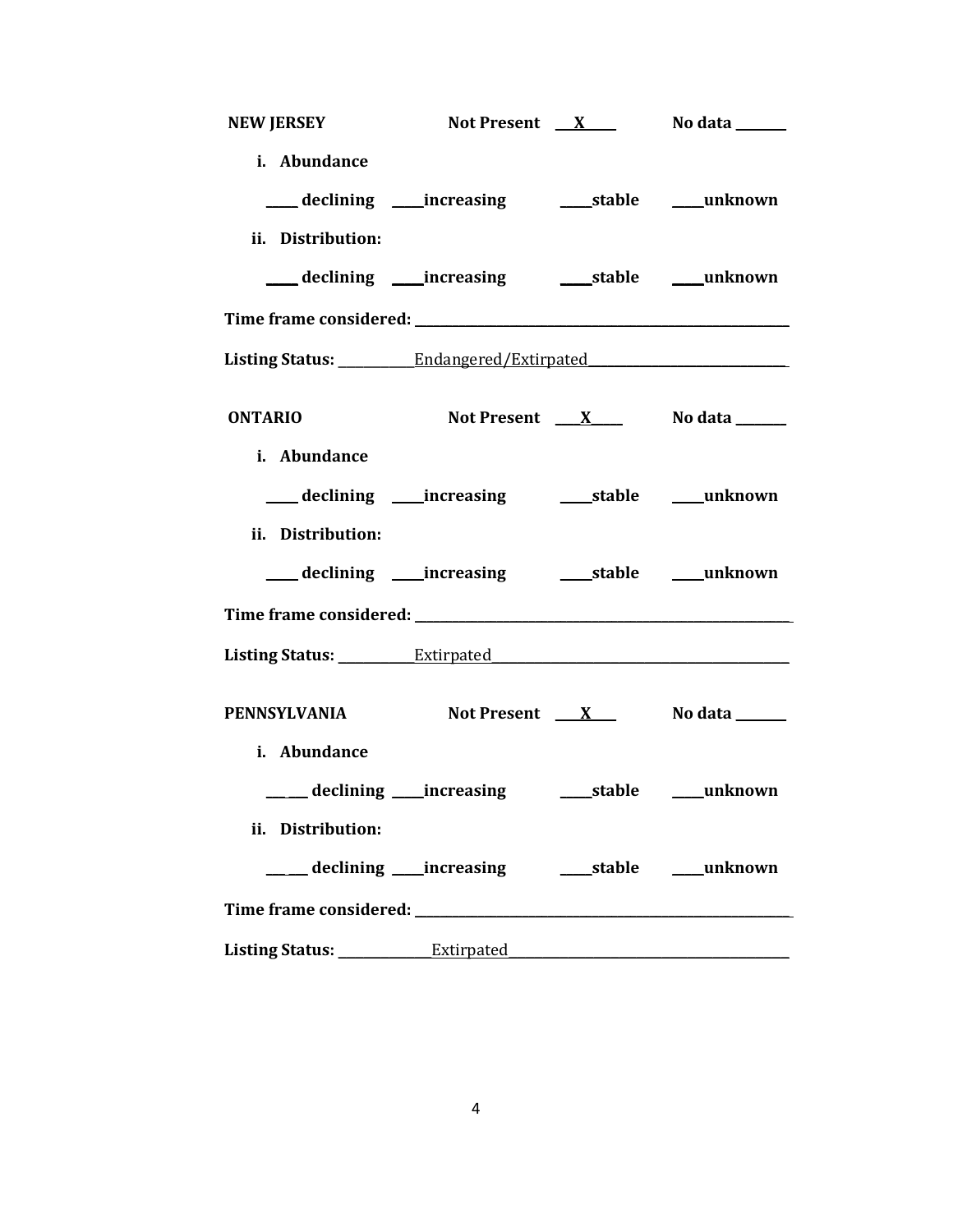| <b>QUEBEC</b>     | Not Present <u>X</u> No data _____                 |  |
|-------------------|----------------------------------------------------|--|
| i. Abundance      |                                                    |  |
|                   |                                                    |  |
| ii. Distribution: |                                                    |  |
|                   |                                                    |  |
|                   |                                                    |  |
|                   |                                                    |  |
| <b>VERMONT</b>    | Not Present <u>X</u> No data _____                 |  |
| i. Abundance      |                                                    |  |
|                   |                                                    |  |
| ii. Distribution: |                                                    |  |
|                   | ___declining ___increasing _____stable ____unknown |  |
|                   |                                                    |  |
|                   |                                                    |  |
| <b>NEW YORK</b>   | Not Present X No data                              |  |
| i. Abundance      |                                                    |  |
|                   |                                                    |  |
| ii. Distribution: |                                                    |  |
|                   |                                                    |  |
|                   | Time frame considered: 1956-1991* Extirpated       |  |

**\***date of last record to date of last survey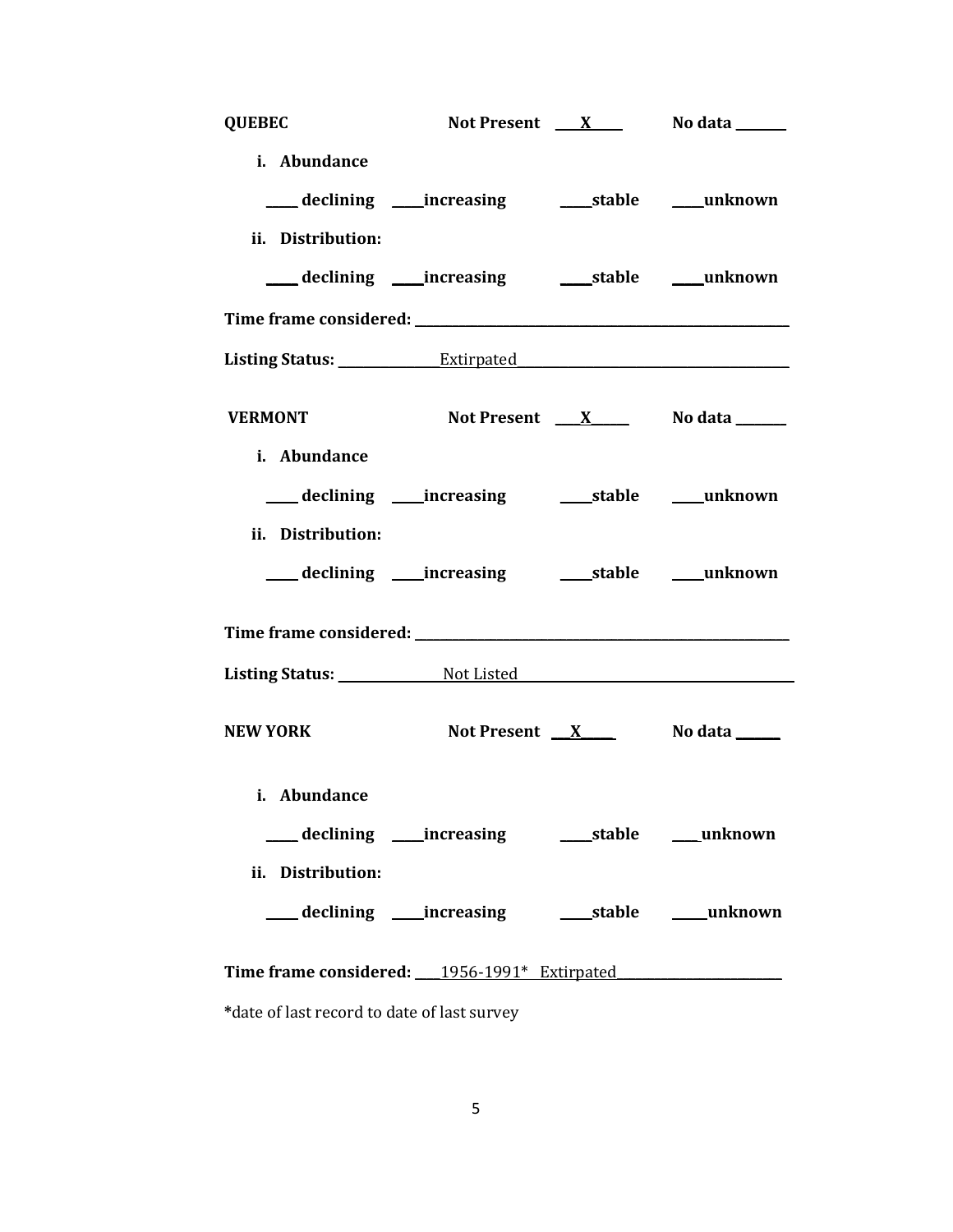## **Monitoring in New York.**

There are no extant occurrences known in New York and no regular surveys are conducted. The last surveys conducted for American burying beetle in New York were on Shelter Island, Suffolk County in 1991 and failed to locate the species (USFWS 2008).

## **Trends Discussion:**

Despite the recent rediscovery of this species since 1989 in a number of states, overall this beetle has exhibited a dramatic range collapse, having been reduced to less than 10% of its original range and probably much less than 1% of its original occupied habitat (NatureServe 2011). While there have been a large number of surveys and new occurrences discovered, only a small number of populations are monitored annually or biennially. Whether populations and its range are expanding, stable, or contracting is virtually unknown for American burying beetles in much of Arkansas, Kansas, and parts of Nebraska and Oklahoma. And while the Penikese Island restoration attempt in Massachusetts persisted for about nine generations, none were found during surveys from 2003-2006.

The population on Block Island, RI has been monitored annually since 1991. The number of beetles captured varies considerably from year to year due to weather factors. While population estimates have increased over the 16-year period, a program to provision the beetles with carrion to increase reproduction was put in place in 1994. Biologists studying that population caution that their data provide no clear indication about the long-term viability of the population if carrion provisioning were to be discontinued (USFWS 2008).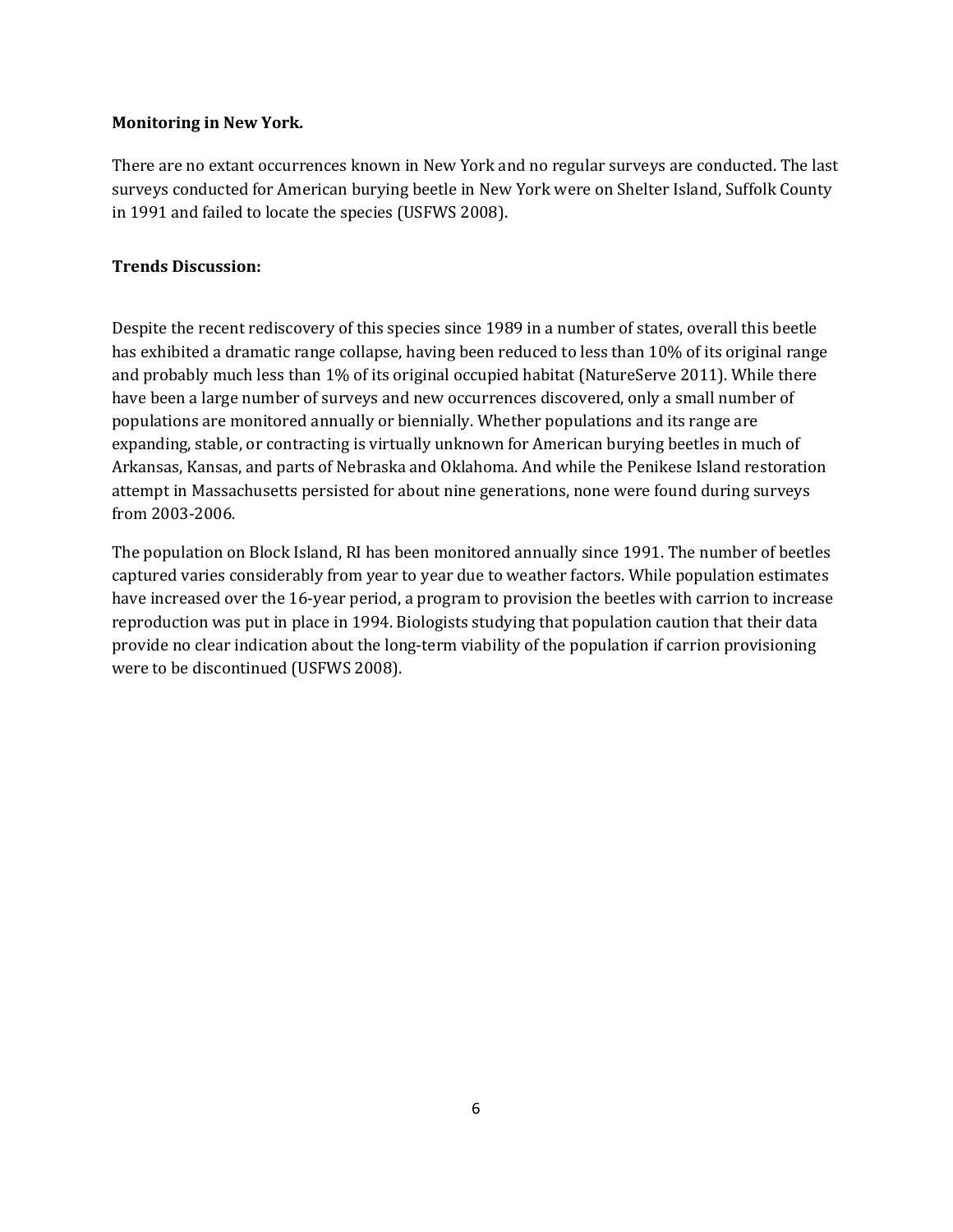

**Figure 1**: Conservation status of American burying beetle in North America (NatureServe 2011).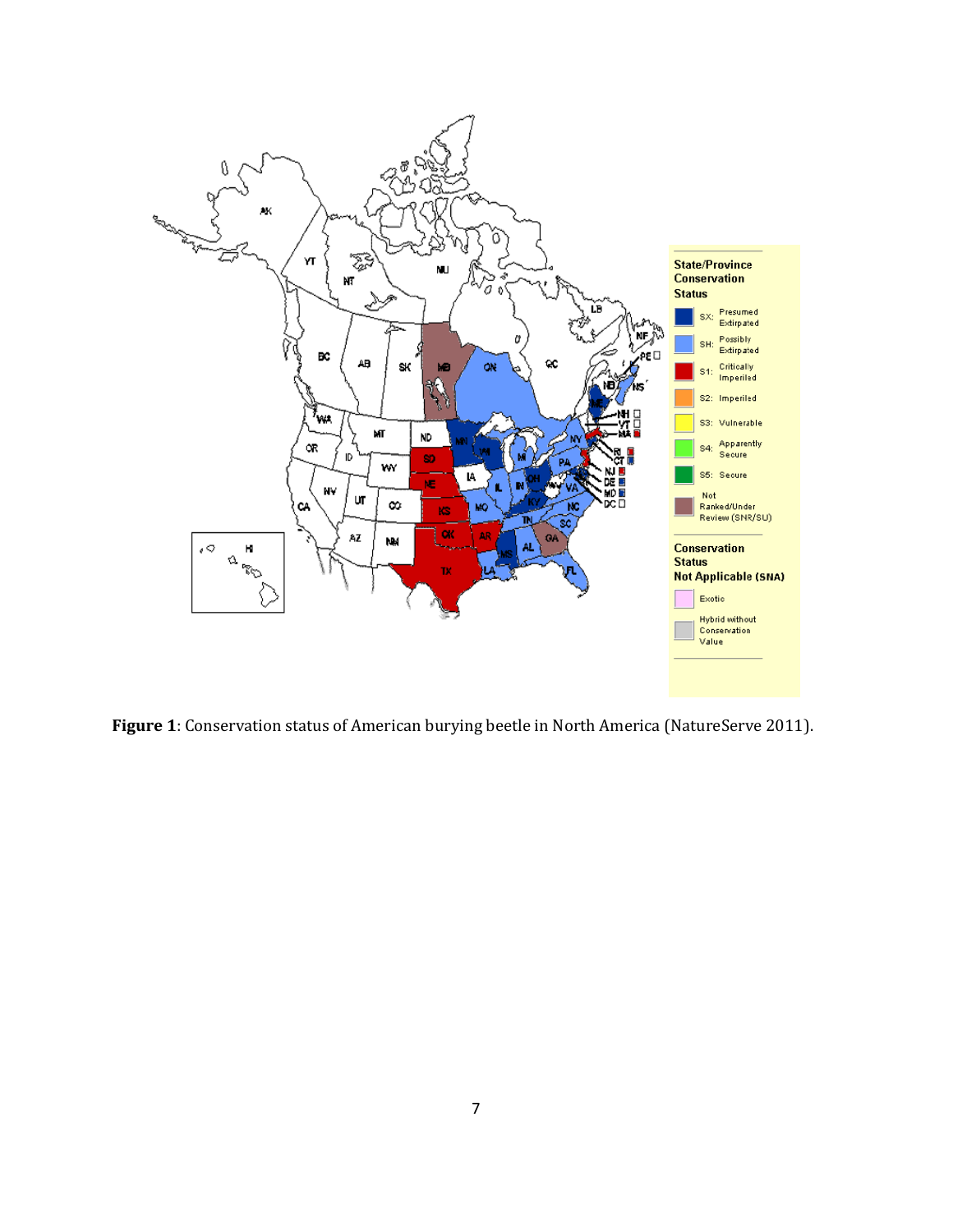

**Figure 2**: Historical occurrences of American burying beetle in New York (NYNHP 2013).

## **III. New York Rarity, if known:**

| Historic<br>(select one) | # of Animals | # of Locations | % of State |
|--------------------------|--------------|----------------|------------|
| prior to 1970            |              | 14             |            |
| prior to 1980            |              |                |            |
| prior to 1990            |              |                |            |

### **Details of historic occurrence:**

Western NY records: Rochester, Durand-Eastman Park (no date), Buffalo, Erie County (no date); southern NY record: Somers, Westchester County (1923); NYC/Long Island area records: Brooklyn,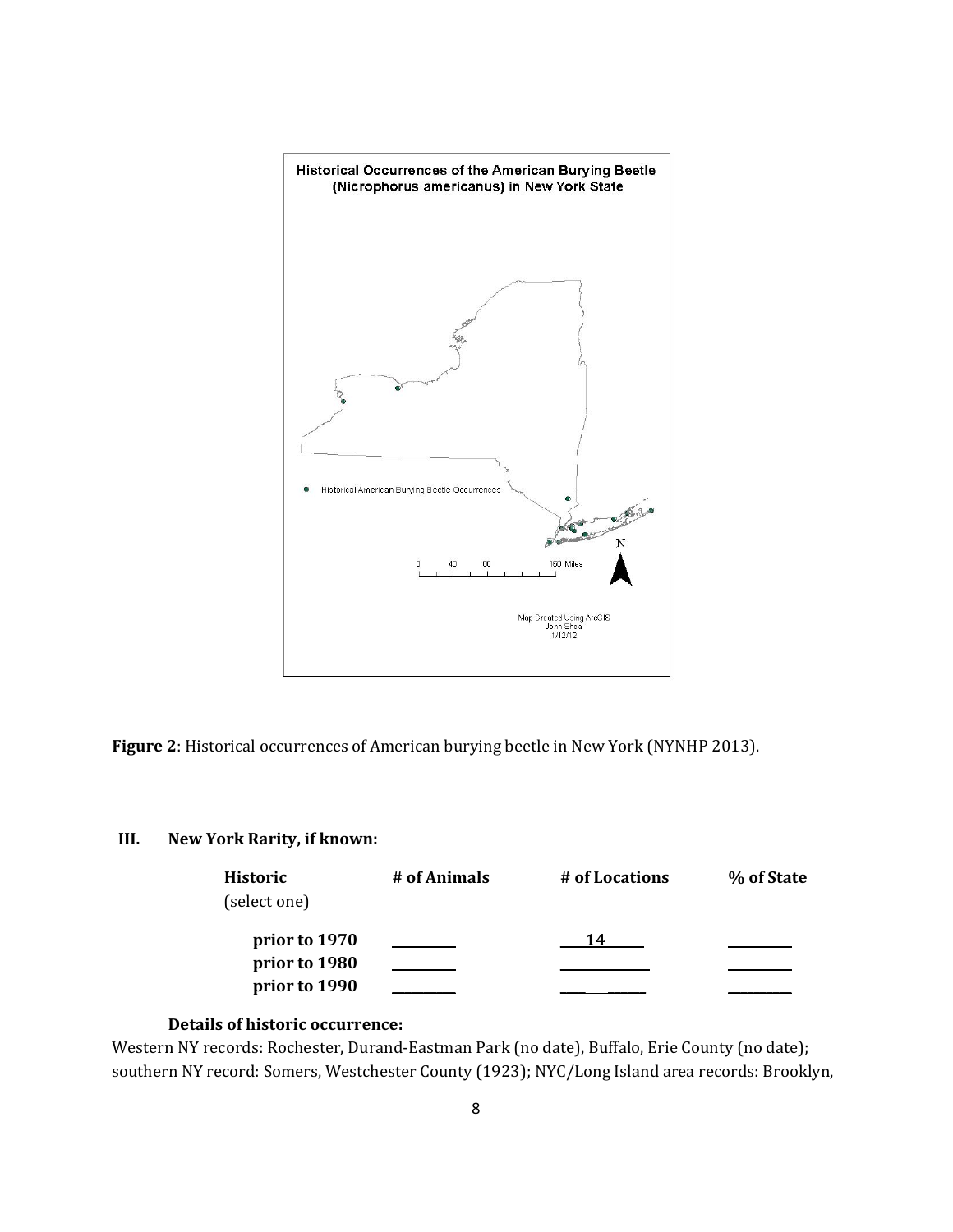Kings County (1905), Staten Island, Richmond County (no date), Bronx, Bronx County (no date), North Hempstead-Roslyn, Nassau County (1930), North Hempstead-Westbury, Nassau County (1956), Oyster Bay-Sea Cliff, Nassau County (no date), Huntington-Cold Spring Harbor, Suffolk County (1921), Babylon, Suffolk County (1893), Brookhaven, Riverhead, Southampton, Southold, Suffolk County (1934), Southold (1920), Cutchogue (1921), Orient (1937), Montauk Point State Park, East Hampton, Suffolk County (no date).

| Current | # of Animals | # of Occurrences | % of State |
|---------|--------------|------------------|------------|
|         |              |                  | 00L        |

### **Details of current occurrence:**

There are no current occurrences and this species is considered to be extirpated from New York.

**New York's Contribution to Species North American Range:**

| % of NA Range in New York | <b>Classification of New York Range</b> |  |
|---------------------------|-----------------------------------------|--|
| $\equiv$ 100 (endemic)    | Core                                    |  |
| 76-99                     | <b>Peripheral</b>                       |  |
| 51-75                     | $\underline{X}$ Disjunct                |  |
| 26-50                     | Distance to nearest population:         |  |
| $X_{-}$ 1-25              |                                         |  |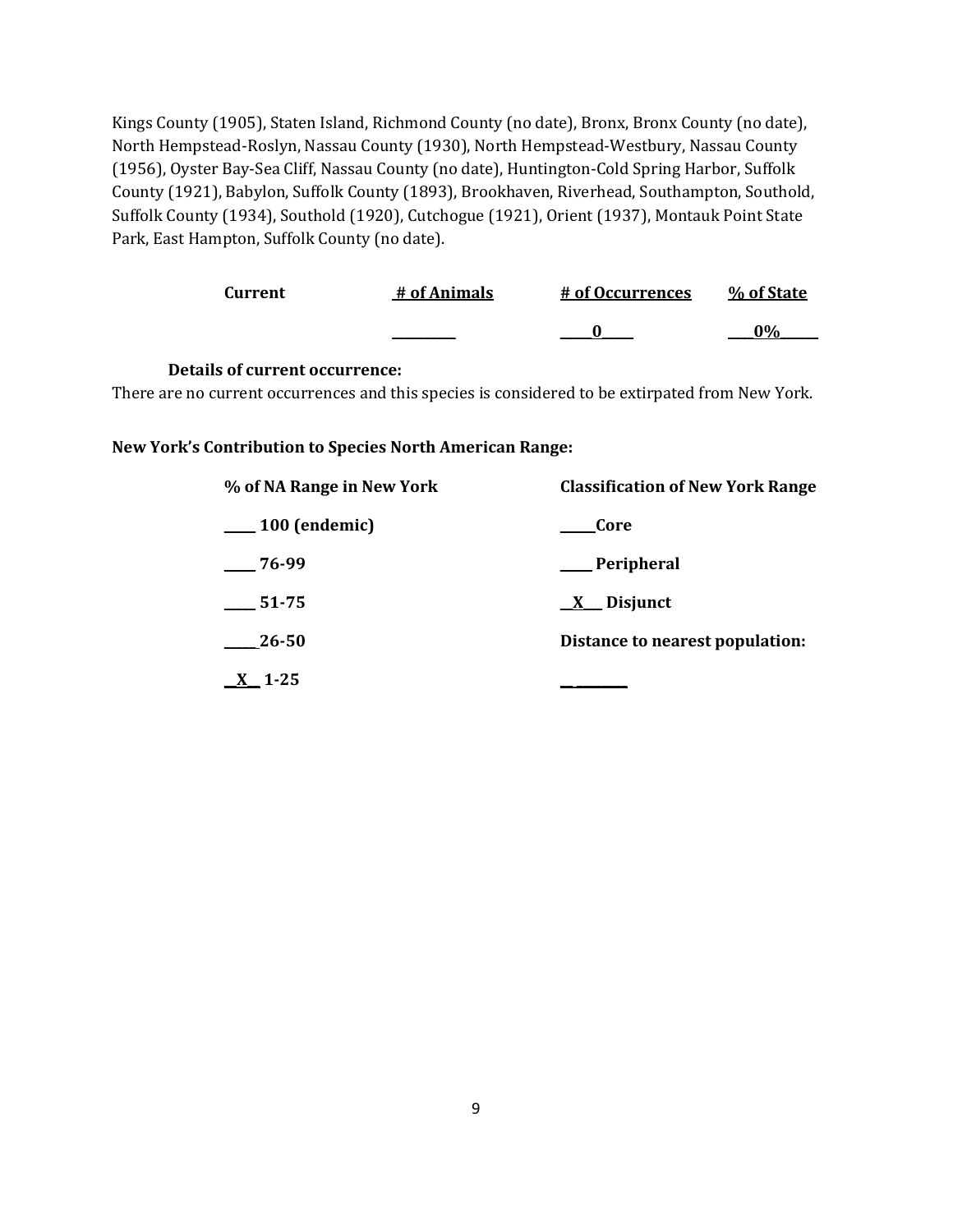#### **Rarity Discussion:**

American burying beetle has disappeared from most of its historic range and is thought to be extirpated from New York.

### **IV. Primary Habitat or Community Type:**

- 1. Oak-Pine Forest
- 2. Pine Barrens
- 3. Mixed Northern Hardwoods
- 4. Native Barrens and Savanna
- 5. Old Field Managed Grasslands
- 6. Coastal Hardwoods

### **Habitat or Community Type Trend in New York:**

| $X$ Declining<br>Stable         | Increasing | Unknown            |
|---------------------------------|------------|--------------------|
| Time frame of decline/increase: |            |                    |
| <b>Habitat Specialist?</b>      | <b>Yes</b> | No                 |
| <b>Indicator Species?</b>       | Yes:       | No<br>$\mathbf{X}$ |

#### **Habitat Discussion:**

The habitat requirements for American burying beetles are not well-defined. Typical habitats where they have been found are grasslands, pitch pine, and scrub oak habitats as well as agricultural lands and old-growth forest. On Block Island, RI, they occur among maritime shrub thickets. Well-drained soils and a well developed detritus layer are characteristic of all sites. It is unlikely that vegetational structure and soil type were historically limiting, considering the species' wide geographic range; carrion availability is likely more important. Historically, American burying beetles depended upon large aggregations of 100-200 gram carcasses; ring-necked pheasant chicks were ideally suited. Today on Block Island, large 100-200 gram carcasses are used from six bird species, including pheasants and woodcock. Smaller carcasses (<100 g) are also utilized (NYSDEC 2005).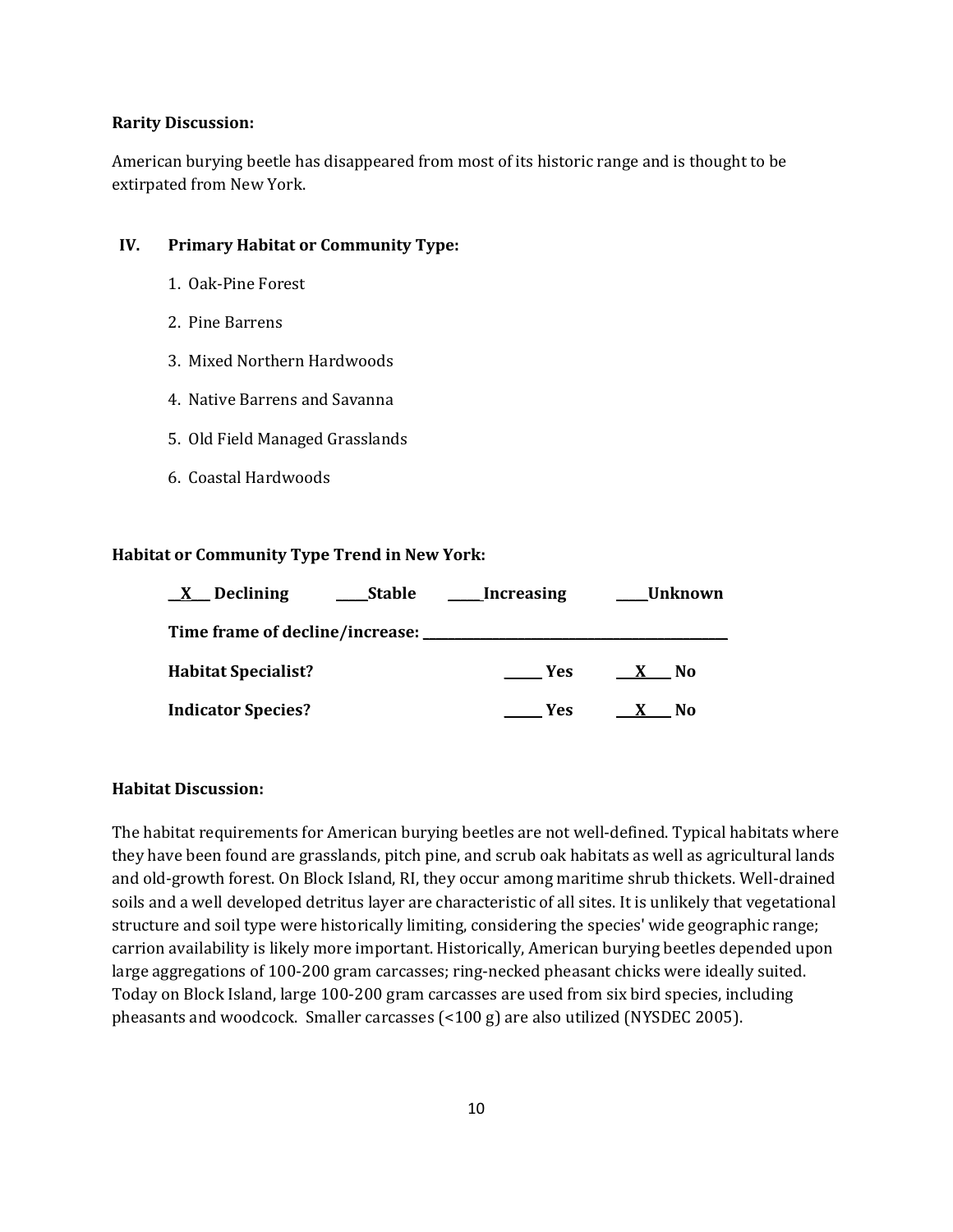In a study of American burying beetle at Fort Chaffee in Arkansas, Holloway and Schnell (1997) concluded that this species frequents sites where small vertebrates, particularly mammals, are relatively abundant, irrespective of the predominant vegetation ate the site.

## **V. New York Species Demographics and Life History**

**\_\_X\_\_ Breeder in New York** (extirpated)

- **\_\_X\_\_ Summer Resident**
- **\_\_X\_\_ Winter Resident**
- **\_\_\_\_\_ Anadromous**

**\_\_\_\_\_ Non-breeder in New York**

**\_\_\_\_\_ Summer Resident**

**\_\_\_\_\_ Winter Resident**

**\_\_\_\_\_ Catadromous** \_\_\_\_\_ **Migratory only**

**\_\_X\_\_\_ Unknown**

## **Species Demographics and Life History Discussion:**

American burying beetles are active from late April through September. Adults are nocturnal and active when temperatures exceed 15˚C (60˚F). Most reproductive activity and carcass burial occur in June and July. Reproduction depends on the availability of carrion. Bird and mammal carcasses weighing between 100 and 200 grams (i.e. pheasant chicks) are used as a food source during the breeding season. Carcass weight is critical to successful reproduction; there is a positive correlation between carcass weight and number of larvae produced.

Males find carcasses at night, soon after it is dark. They then emit pheromones (sex attractants) to attract females. Carcasses are buried on the spot or rolled into a ball, carried elsewhere (up to 1 m), then buried, usually before dawn. Carcasses weigh up to 200 times a beetle's own weight. The beetles move a carcass by lying on their backs and balancing the carcass above them, then walking their legs to move the load forward as if on a conveyor belt.

About two days after burying the carcass, the female lays her eggs in an escape tunnel leading off an adjacent brood chamber. One parent, usually the female, stays with the eggs. Larvae hatch in approximately four days and are cared for and fed by the adult. This level of parental care is unusual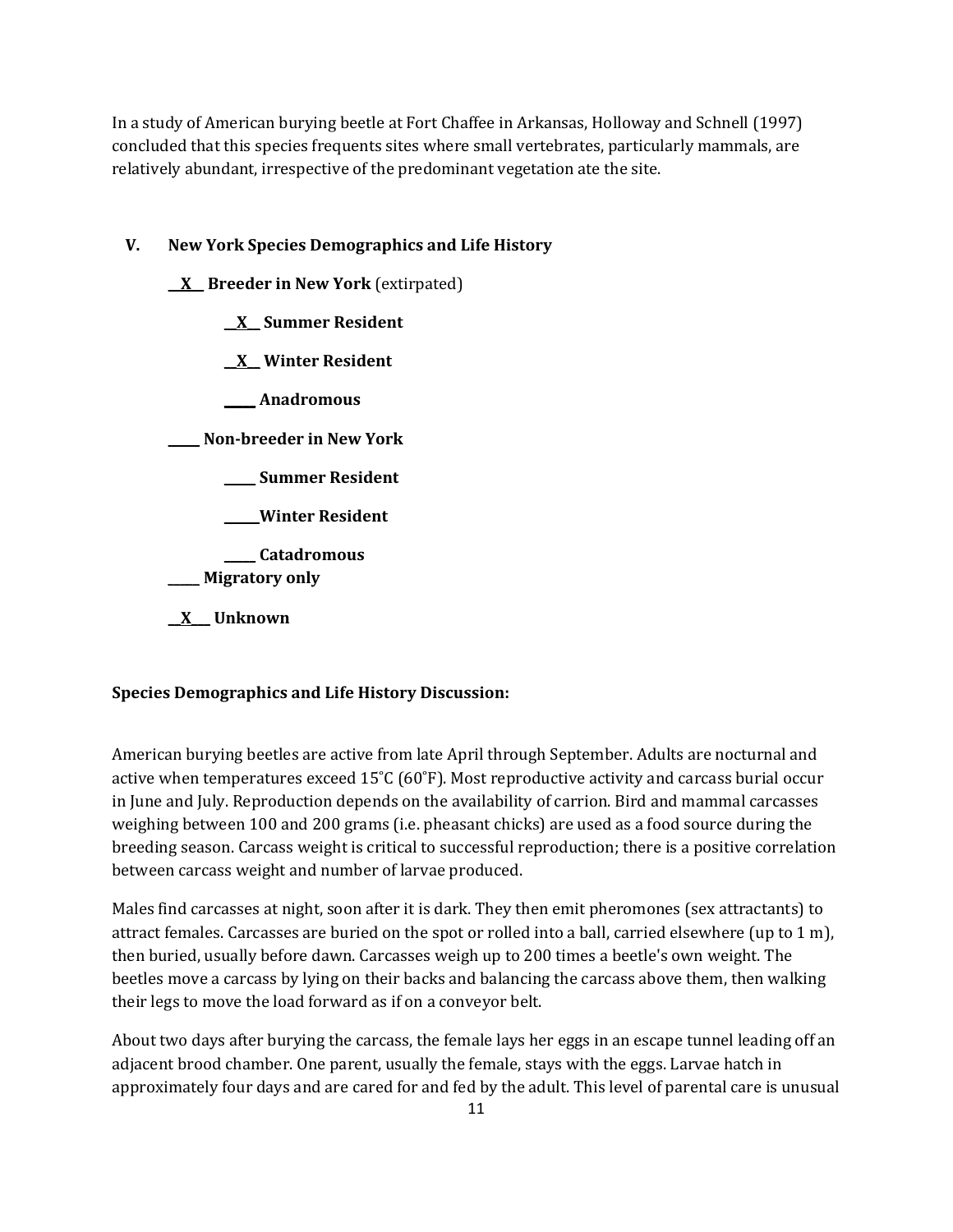for a non-social insect. Development of larvae is complete in 6-12 days, at which time the brood disperses to pupate in the soil nearby. They emerge as adults 48-60 days later in July and August, and then disperse with their parents. The young, now adults, reproduce the following June or July. They overwinter, probably singly, in the soil. The parents die after reproduction or during the subsequent winter.

While this basic life history has been known for years, since the federal listing of the species, additional research has been published on a number of aspects of burying beetle life history and ecology (USFWS 2008).

Among the important new contributions are:

- Ants compete with burying beetles for carcasses and interference by imported fire ants in Florida led to the inability of *Nicrophorus carolinus* to successfully bury carrion (Scott et al. 1987).
- In addition to seeking carrion during the breeding season, American burying beetles also seek carrion in the fall and one study suggests this provides an overwinter survival benefit (Schnell et al. 2007). There is significant overwintering mortality which may range from 25% to 70%, depending on year, location, and availability of carrion in the fall (USFWS 2008). Bedick et al. (2004) found a bimodal distribution in captures related to age class, with August and September captures corresponding with the emergence of teneral adults.
- American burying beetles are, by necessity, strong flyers as they must travel large distances overnight to seek carrion. On average, recaptured marked beetles at Fort Chafee, Arkansas in 2006 moved 1.29 km (0.8 miles) per day, while in a Nebraska study one marked beetle was recaptured 6.1 km from its original capture location (Bedick et al. 1999, Schnell et al. 2006).
- Multiple, consecutive-year monitoring data at several sites in Oklahoma indicate that American burying beetle captures typically fluctuate on an annual basis (USFWS 2008).
- American burying beetles have a life span of about 12 months (USFWS 2008).
- Few American burying beetles were found in disturbed and fragmented habitats around a studied Nebraska population, consistent with the idea that disturbance and fragmentation are a factor in the species decline (Bedick et al. 2004).

### **VI. Threats:**

The cause of the American burying beetle's decline is not well understood. Habitat loss, fragmentation, and degradation likely played a role, affecting not only the beetle's habitat but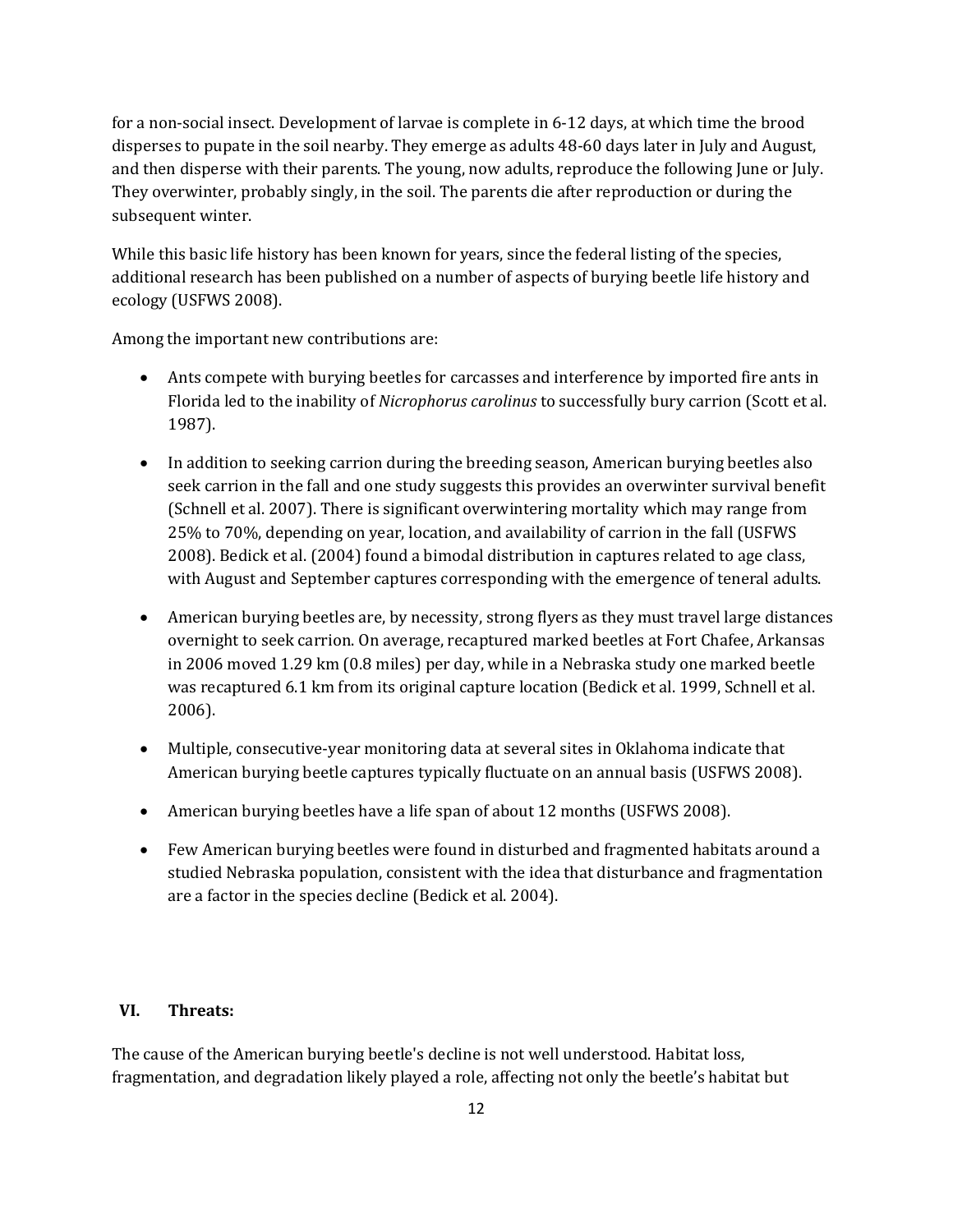enabling other scavengers to exploit forest edges. Changes in land use resulted in higher populations of scavengers including raccoons, foxes, and crows, which led to competition for food resources. The decline and disappearance of the passenger pigeon—which was an ideal carrion size for American burying beetle—occurred just prior to the burying beetle's decline. Other species of an ideal size for burying beetle that became rare across its range include black-footed ferret, northern bobwhite, and greater prairie chicken. In New York, the American woodcock and ring-necked pheasant would also have provided an appropriately-sized source of carrion.

Recent studies have reinforced the hypothesis that reduction in carrion availability due to land use changes and increased competition was the overriding cause of the species decline. It has been noted that the distribution of remaining populations also points to disease as a possible contributing factor, but as yet there is no further supporting evidence for this. Nevertheless, disease (though none are specifically identified) and the effects of climate change have not been ruled out as concerns (USFWS 2008).

Newly identified threats of invasive animals (red-imported fire ant) and invasive plants (red cedar) have been noted as growing problems in the portion of the range where all but one of the natural populations occur (USFWS 2008).

Because they are largely nocturnal, the American burying beetle is easily disrupted by increasing light pollution from urban and suburban development. Burying beetles are susceptible to pesticides.

## **Are there regulatory mechanisms that protect the species or its habitat in New York?**



The American burying beetle is listed as an endangered species in New York and is protected by Environmental Conservation Law (ECL) section 11-0535 and the New York Code of Rules and Regulations (6 NYCRR Part 182). A permit is required for any proposed project that may result in a take of a species listed as Threatened or Endangered, including, but not limited to, actions that may kill or harm individual animals or result in the adverse modification, degradation or destruction of habitat occupied by the listed species. It is also protected by its status as a federally-listed endangered species.

## **Knowledge of management/conservation actions that are needed for recovery/conservation, or to eliminate, minimize, or compensate for the identified threats:**

The USFWS Recovery Plan and 5-Year Review for American burying beetle list recovery objectives and needs for this federally listed species. Central to downlisting from endangered to threatened status is the re-establishment of a representative distribution of the species in all four geographic areas of its former range. Although the Midwest geographic recovery area has met the conditions for reclassification, efforts to locate extant populations in the Southeast, Great Lakes, and Northeast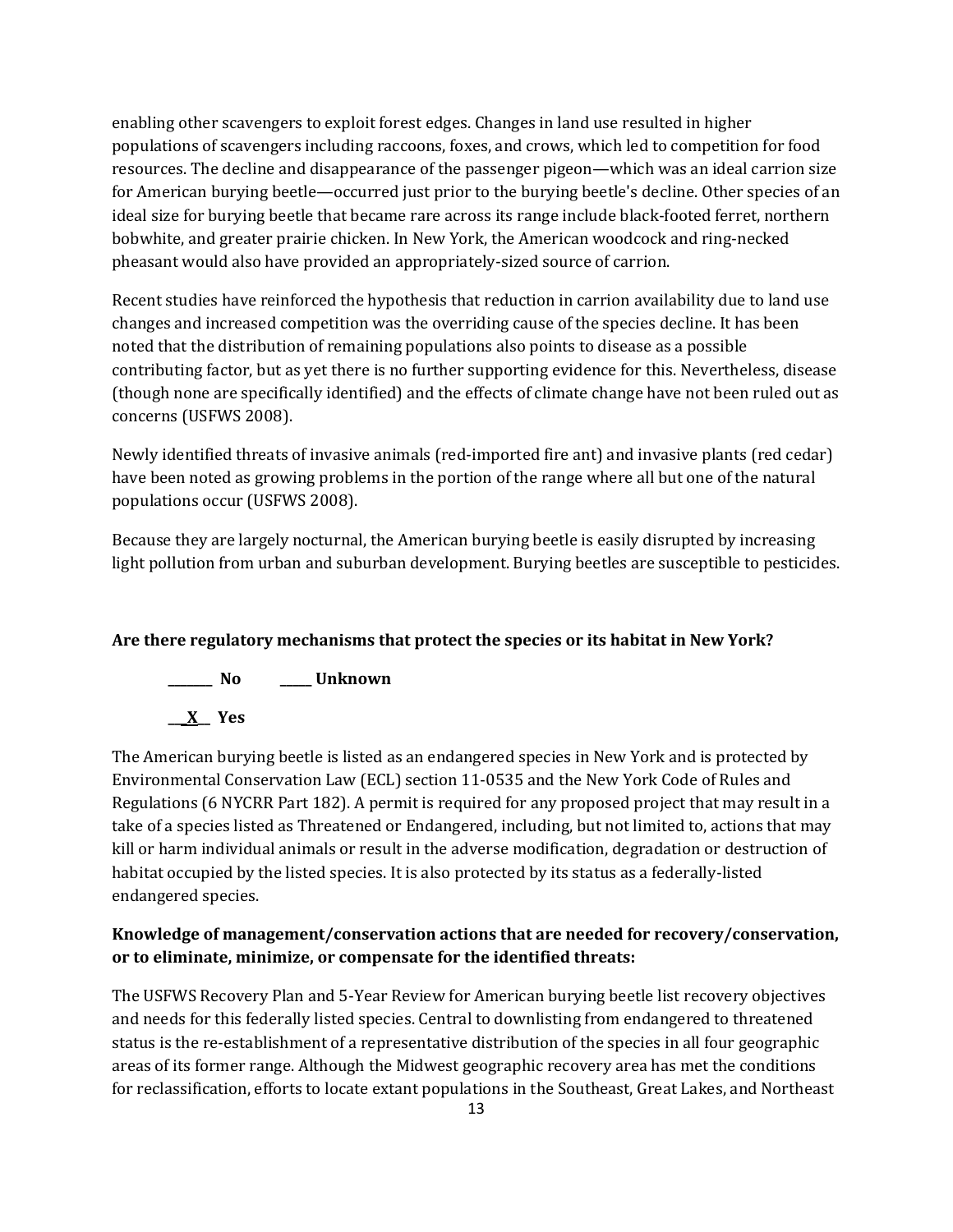recovery areas have been unsuccessful and it is not yet known whether reintroduced populations can be successfully established (USFWS 2008).

There is little mention of New York State in either the Recovery Plan or the 5-Year Review. Habitat fragmentation and competition for carrion are thought to be two major factors in the species decline, and thus barriers to re-establishment. Both factors would be problematic throughout New York. Two areas that minimally warrant survey work for this species in New York include Gardiners Island and Plum Island. Both of these are large islands are located offshore, but close to, the easternmost points of the south shore and north shore of Long Island, respectively. A recent review of information for Plum Island completed by the New York Natural Heritage Program suggests that the natural communities, undeveloped nature, and low abundance of mid-level predators and scavengers would make Plum Island a possibility for either existence of an undiscovered, extant burying beetle population or a site for a re-introduction attempt, and the same could likely be said of Gardiners Island (Schlesinger et al. 2012). Unfortunately, to date, access issues have made survey of these islands next to impossible.

The Comprehensive Wildlife Conservation Strategy (NYSDEC 2005) includes recommendations for the following actions for the American burying beetle.

#### **Habitat research:**

Identify sites that may warrant surveys for American burying beetle based on likely availability of appropriate size carcasses, and relatively undisturbed habitat of grasslands or woodlands (probably mainly oak or oak/pine).

#### **Other management plan:**

Incorporate findings into USFWS Recovery Plan and planning efforts.

### **Statewide baseline survey:**

In addition to Gardiner's Island, sites to be surveyed (if any) could be expected to occur within the vicinity of known, recorded New York locations for the species, but need not be restricted to those areas as the species' overall range suggests it could possibly have occurred throughout the state. Surveys are called for in the USFWS Recovery Plan.

## **VII. References**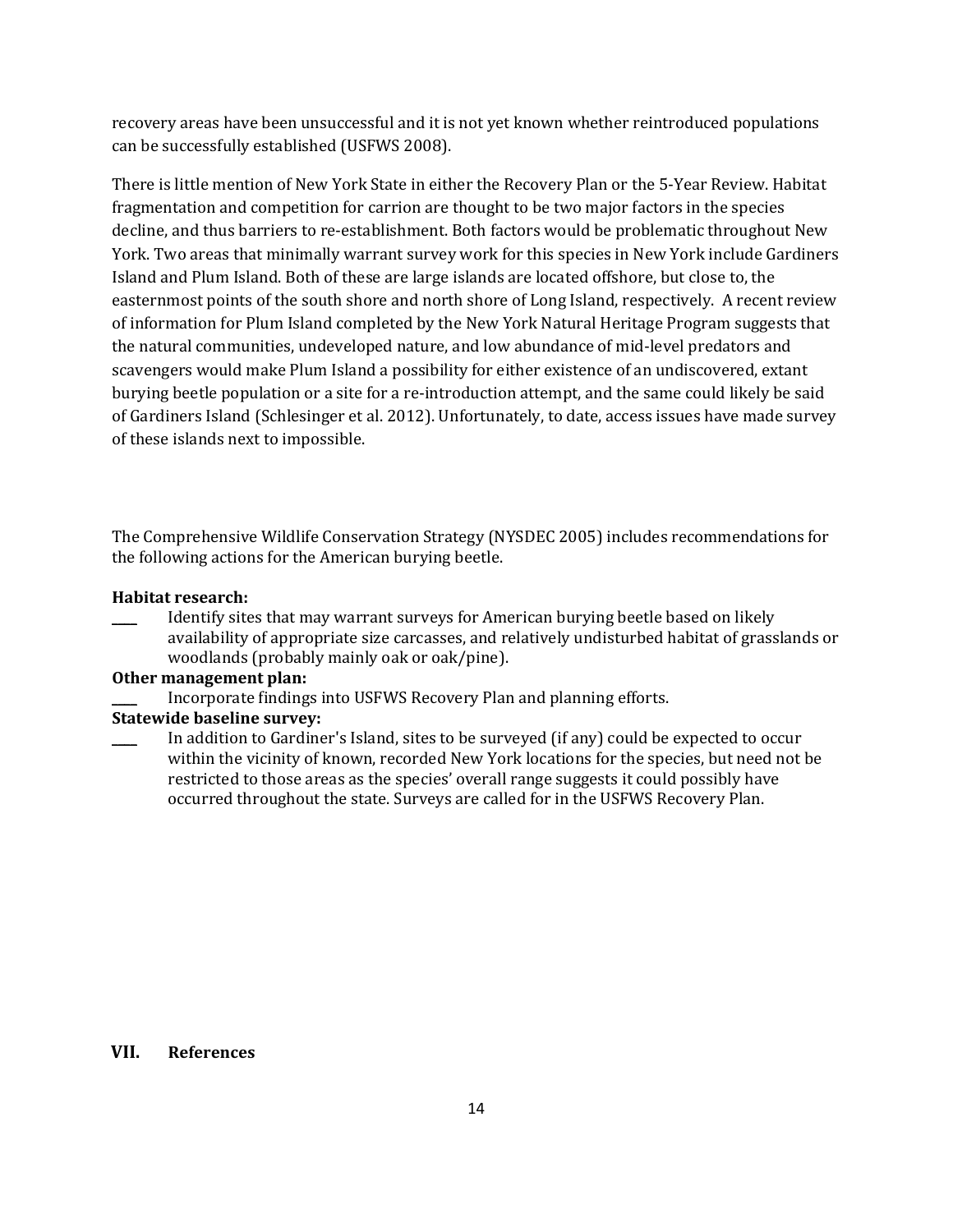Bedick, J.C., B. C. Ratcliffe, and L. G. Higley. 1999. Distribution, ecology, and population dynamics of the American burying beetle [*Nicrophorus americanus* Olivier (Coleoptera: Silphidae)] in southcentral Nebraska, USA. Journal of Insect Conservation 3:171-181.

Bedick, J.C., B. C. Ratcliffe, and L. G. Higley. 2004. A new sampling protocol for the Endangered American burying beetle, *Nicrophorus americanus* Olivier (Coleoptera: Silphidae). The Coleopterist Bull. 58(1):57-70.

Center for Biological Diversity

[http://www.biologicaldiversity.org/campaigns/esa\\_works/profile\\_pages/AmericanBuryingBeetle.](http://www.biologicaldiversity.org/campaigns/esa_works/profile_pages/AmericanBuryingBeetle.html) [html](http://www.biologicaldiversity.org/campaigns/esa_works/profile_pages/AmericanBuryingBeetle.html)

Holloway, A.K. and G. D. Schnell. 1997. Relationship between numbers of the endangered American burying beetle, *Nicrophorus americanus* Olivier (Coleoptera: Silphidae) and available food resources. Biological Conservation 81:145-152.

NatureServe. 2011. NatureServe Explorer: An online encyclopedia of life [web application]. Version 7.1. NatureServe, Arlington, Virginia. Available http://www.natureserve.org/explorer. (Accessed: January 17, 2011).

New York State Department of Environmental Conservation. 2005. New York State Comprehensive Wildlife Conservation Strategy. Albany, NY: New York State Department of Environmental Conservation.

New York Natural Heritage Program. 2012. Element Occurrence Database. Albany, N.Y.

Schlesinger, M.D., A.L. Feldmann, and S.M. Young. 2012. Biodiversity and ecological potential of Plum Island, New York. New York Natural Heritage Program, Albany, New York.

Schnell, G.D., A. H. Hiott, and V. Smyth. 2006. Distribution, ecology, and population dynamics of the American burying beetle, Arkansas. Final re. to Chaffee Maneuver Training Center. 29 pp. Schnell, G.D., A. H. Hiott, J. C. Creighton, V. L. Smyth, and A. Komendat. 2007. Factors affecting overwinter survival of the American burying beetle, *Nicrophorus americanus* (Coleoptera: Silphidae). Journal of Insect Conservation. In press.

Scott, M.P., J.F.A. Traniello, and I. A. Fetherston. 1987. Competition for prey between ants and burying beetles (*Nicrophorus* spp.): differences between northern and southern temperature sites. Psyche 94:325-332.

Sikes, D.S. 2002. A review of hypotheses of decline of the endangered American burying beetle (Silphidae: *Nicrophorus americanus* Olivier). Journal of Insect Conservation 6: 103–113.

USFWS. 1991. American Burying Beetle (*Nicrophorus americanus*) Recovery Plan. Newton Corner, MA. 80pp.

USFWS. 2008. American Burying Beetle (*Nicrophorus americanus*). 5 Year Review: Summary and Evaluation. New England Field Office, Concord, NH. 46 pp.